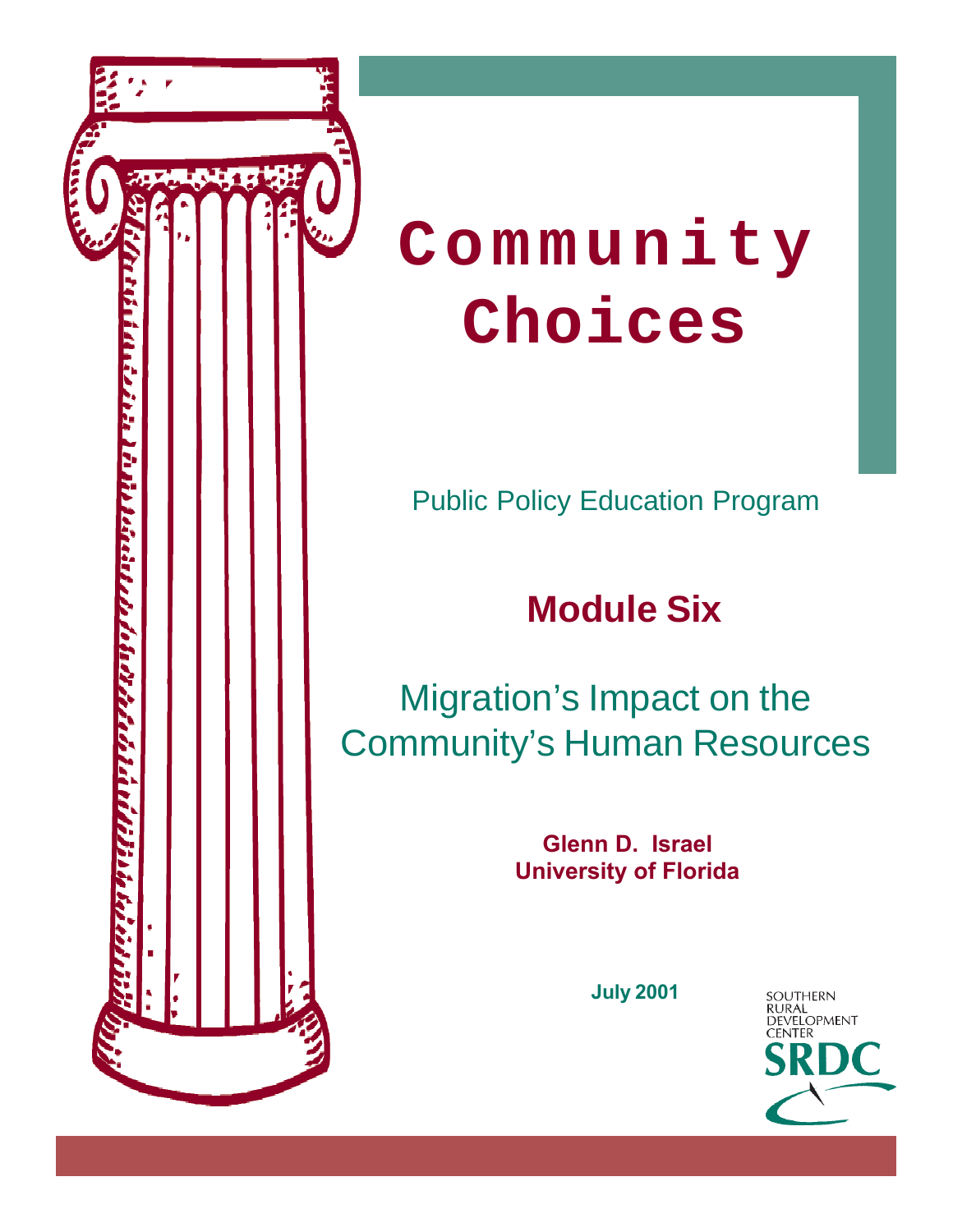#### **Module** Migration's Impact on the Community's Human Resources

**Objectives** After completing the workshop, participants will be able to do the following:

- Understand migration trends in terms of quantity and quality;
- Compare migration trends across metro and nonmetro areas of the U.S. and by region;
- Examine migration trends in the South;
- Understand factors affecting migration decisions;
- Identify policy options regarding migration patterns.

#### **Preparation**

- Read all the materials in the module. Become familiar with the comments of the overview paper and overhead masters.
- Collect data for your state, county, or community to complement those already included in the module for use in your presentation and in the activities. Use the overview paper, overhead masters, and datasheets as a guide to identify the items of information that you might obtain. Including locality-specific data will increase interest and involvement by participants.
- Make sure that the proper equipment (for example, an overhead projector) and materials are ready for the workshop.

#### **Procedures and Timeline**

- Introduce topic using transparencies of the module's purpose and introduction (about 5 minutes).
- Conduct activity #1. The activity explores who moves into and out of cities and how that affects human resources (25-30 minutes).
- Using Power Point, discuss how participants can assess local migration patterns in greater detail and with precision; refer to overview paper. Make the point that assessing local migration patterns is like collecting clues to solve a murder mystery.
- Introduce migration terminology and discuss national and state migration trends using Power Point. Ask, "What are we talking about when we say migration?" Make the point that knowing information about national and state trends is important for developing a better understanding of local migration. Involve participants by asking them to define various terms and to interpret information from graphs of migration trends.
- Using transparencies, discuss why people move. Make the point that people move for both economic and quality of life reasons. Refer to background readings for added detail.
- Discuss the consequences for human resources in the light of certain migration patterns. Make the point that immigration of older persons can have both positive and negative effects on human resources and the quality of life in a community. Also note that the impact of a brain drain is limited in the short term but negative over the long term.
- Conduct activity #2 using the worksheet. The activity asks participants to examine their community's migration trends and changes in human resources, and then to brainstorm about policy options that can influence migration in and out of participants' communities (30 minutes).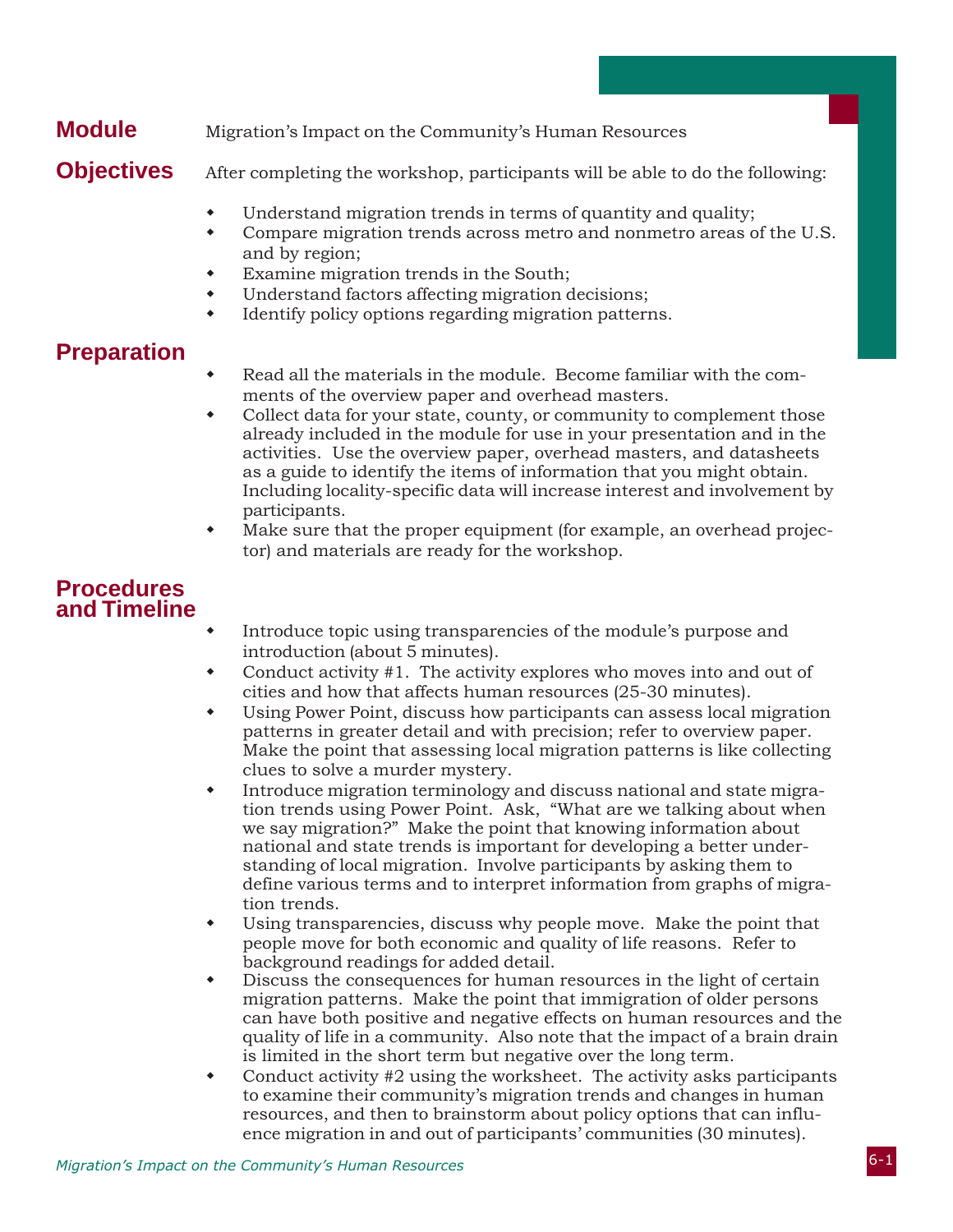

#### **Materials Needed**

- Microsoft Power Point.
- Copies of Migration's Impact on the Community's Human Resources module.
- Copies of Activity # 1 and Activity #2 sheets.

#### **Going Further… Things for Participants to Do**

- Develop a draft factsheet of state and local migration trends and associated changes in human resources. Then refine, publish, and distribute the migration factsheet to leaders and interested citizens in the community.
- Organize and conduct town meetings to discuss the impact of migration on the community and what can be done to reduce negative impacts and increase positive impacts.
- Learn more about how state and federal policies, such as those relating to education, economic development, and other areas, affect migration patterns.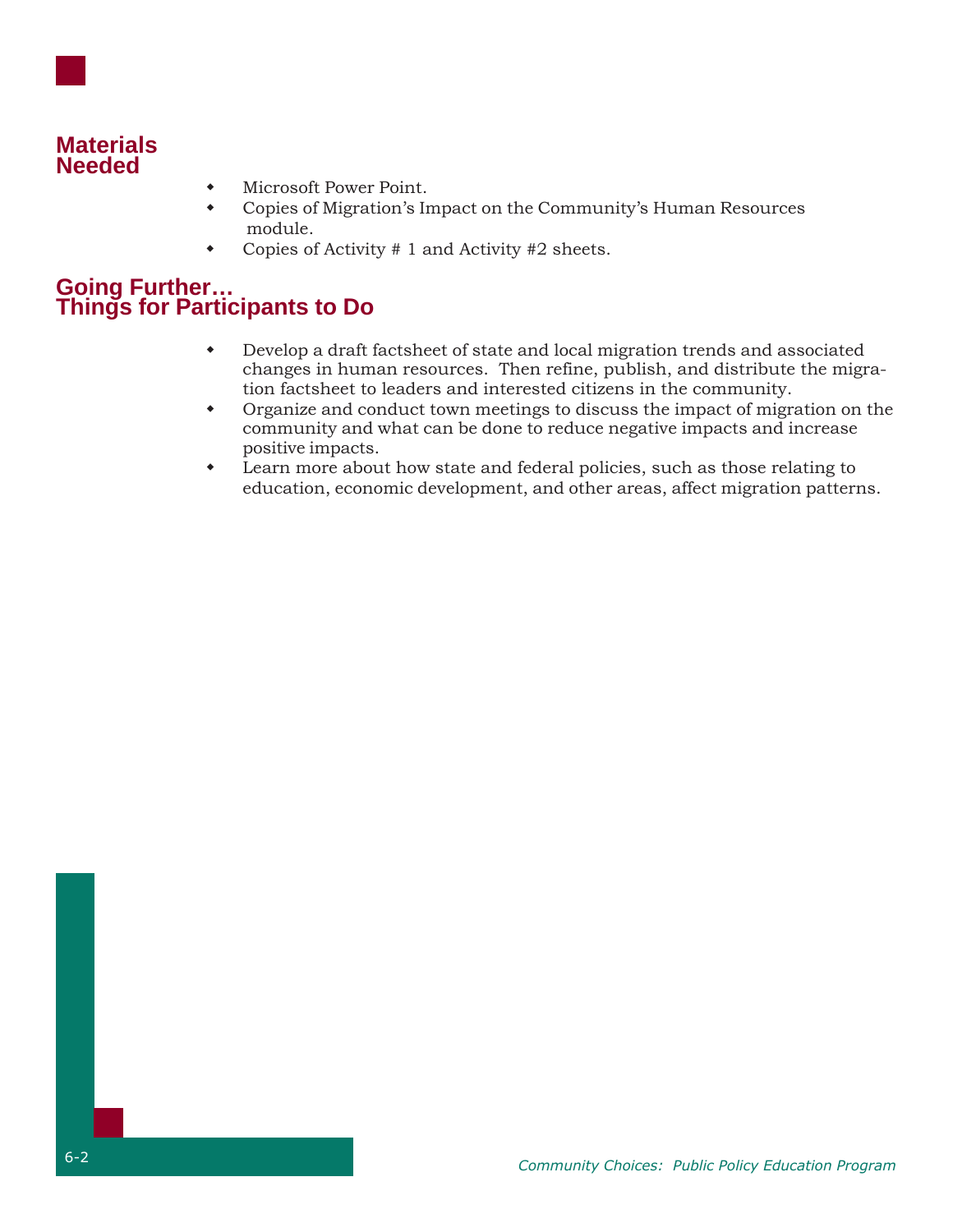### **Migration's Impact on the Community's Human Resources** Glenn D. Israel University of Florida

#### **Introduction**

If there is a constant in the life of American communities, it is that people move into and out of them. Some communities grow, some lose population, and some remain the same size, except that the faces change. This movement of people in and out of a community can change both the size and quality of the human resource base of that community. People who move carry their schooling, skills, and experience with them from their former community to their new place of residence. What this means for any particular community depends on who is moving in and out.

This module examines recent patterns of migration to provide a better understanding of how migration has influenced the human resource base of communities. In addition, this module helps participants identify some (but certainly not all) of the policy options that can influence the effects of migration on a community's human resources.

#### **A Starting Point: Defining Migration**

Migration refers to the movement of people (with regard to their usual place of residence) into and out of a geographic area. The area may be a town, city, county, state, or nation. Comparison of people moving in and out is often made between two types of counties: metropolitan and nonmetropolitan<sup>a</sup>(metro and nonmetro, respectively).

Inmigration is the flow of people into an area, while outmigration is the flow of people out of an area. Net migration refers to the number of people who move in minus the number who move out. Net migration is positive when inmigrants outnumber outmigrants. Conversely, net migration is negative when inmigrants are fewer than outmigrants.

So far we have only talked about how many people are moving in or out (the quantity), but we also want to know what kind of people are moving. The characteristics (or quality) of people who move are, in many ways, more important than the number of people who move. Indicators of the quality of migrants include educational attainment (years of schooling, degrees, and certification), labor force status, employment status, occupational category (for example, white collar workers), income, and poverty status [6].

Knowing the educational attainment, employment status, and income of people who move can tell us whether a community's human resource base

**"**Knowing the educational attainment, employment status, and income of people who move can tell us whether a community's human resource base is being strengthened or weakened.**"**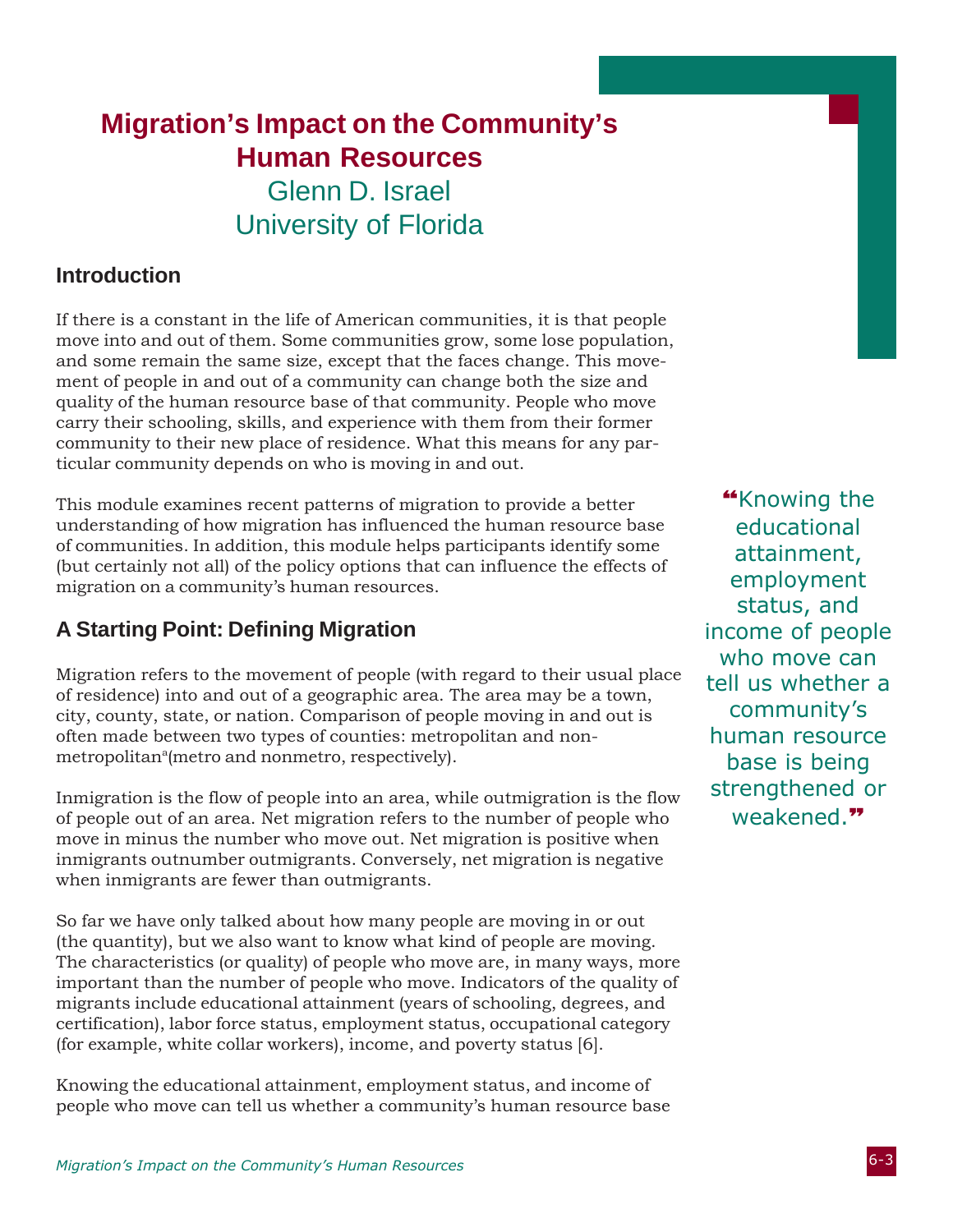

is being strengthened or weakened. If many people who are highly educated or employed as professionals move out of a community, this drains human resources that are available to fuel the local economy and run the local government. On the other hand, if people who are well educated or hold white collar jobs move into a community, the human resource base is enhanced.

#### **Migration Patterns**

America is a land of movers. People move from city to city, small town to small town, and to and from cities and small towns. During the last 50 years, the dominant migration trend has been the net outmigration of people from nonmetro counties (small towns and the rural countryside) to metro counties (cities and suburbs). This outmigration, which has included many of the youngest and most highly educated, has been due, in no small part, to the lack of quality rural jobs and better opportunities in larger urban areas [6].

Although nonmetro net outmigration is characteristic of the nation as a whole, not all counties are losing people. While many nonmetro counties in the Midwest and Northeast lost population through outmigration during the 1980s and 1990s, others gained, especially coastal counties and areas with a 30 or more miles commute to a city (demographers call these exurban areas). In addition, rural counties with high levels of inmigration of retirement age persons were one of the fastest growing rural counties in America [4,10]. Areas with tourism and recreational opportunities also benefited from inmigration (both rural and urban counties) [4].

#### **A Rural Brain Drain?**

In many nonmetro areas over the past several decades, the typical trend has been the loss of the areas' best and brightest to the metro centers of the nation. Recent statistics seem to provide a more upbeat assessment regarding the success nonmetro areas have enjoyed with regard to their capacity to keep or attract individuals with good human capital attributes.

According to Cromartie (1), over the March 1997 to March 1999 time period, about 3.3 million people moved out of nonmetro areas of the U.S., while some 3.9 million move to the country's nonmetro areas. Despite this reasonably healthy gain in population, not all age categories realized gains over the two year period. For example, nonmetro areas experienced an average annual loss of 1.6 percent of its 18-24 year old population as a result of net migration. In particular, about 8.2 percent moved from nonmetro to metro areas, while 6.6 percent moved from metro to nonmetro areas of the U.S. on an annual basis between 1997 and 1999. However, expansion occurred in nearly all other age categories, including those under 18 years of age, and persons 25-29, 30-39, and 40-64 years of age (see Figure 1).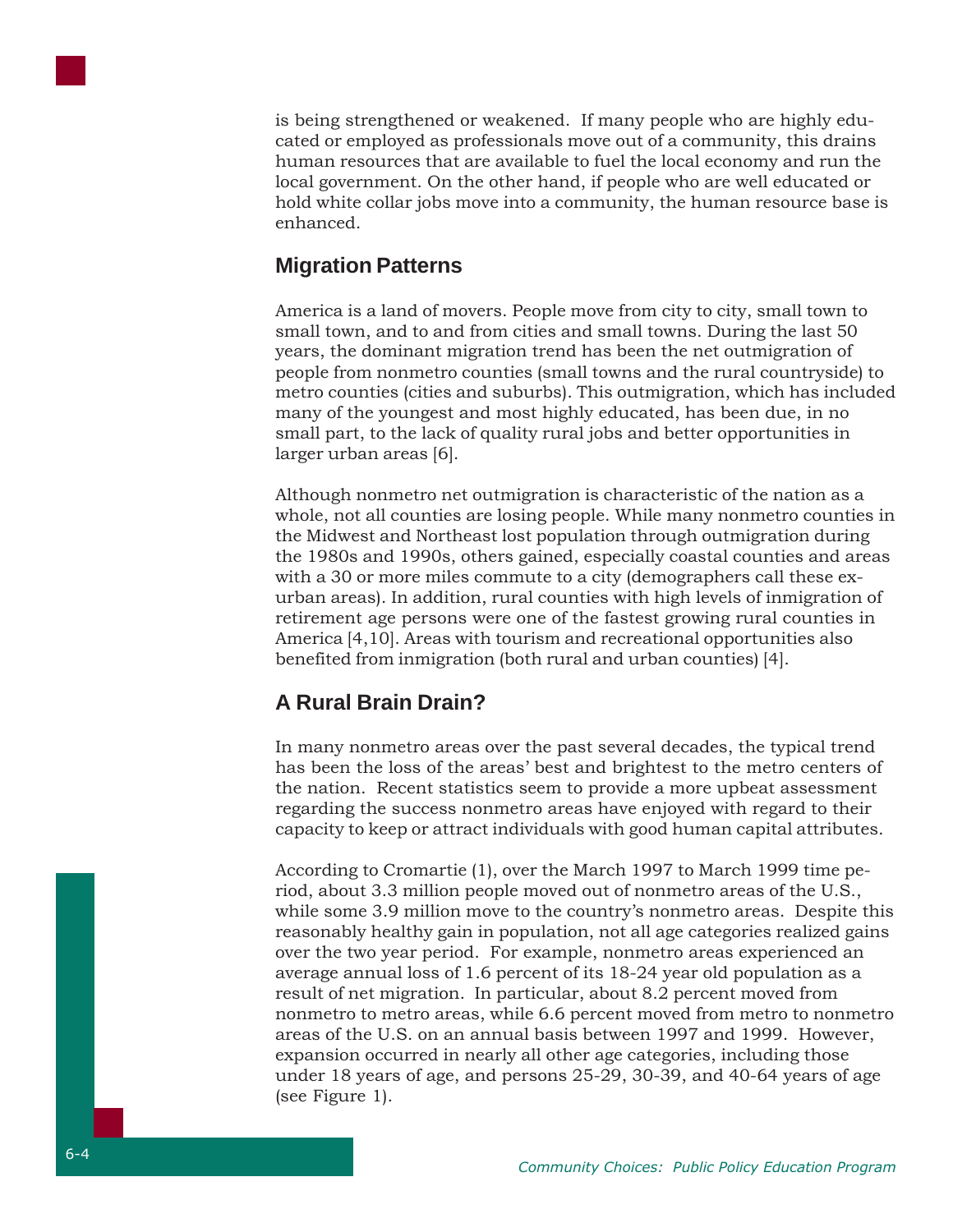



 $\blacksquare$  Meto to NM  $\blacksquare$  NM to Metro  $\blacksquare$  Net Migration

*Source*: John B. Cromartie, Rural Conditions and Trends, Volume 11(2). 2000.

While on an overall basis, nonmetro areas experienced population growth, such growth did not occur on a uniform basis across all regions of the United States.

As Figure 2 reveals, nonmetro areas of the Northeast continued to experience a loss in its population base as a result of net migration. The Midwest region, while suffering losses in its nonmetro population during the 1995-97 period, experienced a significant population rebound after 1997. While showing remarkable growth during the 1995-96 time period, nonmetro net migration deteriorated in the West. By 1998-99, the West was experiencing the greatest decline in its rate of population decline due to net migration than was the case in any other region of the country. Finally, the South proved to be the only region that realized a net gain in its nonmetro population over the course of the 1995-99 period of time.

What is particularly important to nonmetro areas is the extent to which they may have experienced improvements in the educational credentials of their population. A more educated workforce offers nonmetro areas a better chance of capturing quality employers that can offer workers decent wages. On an annual basis (over the 1997-99 period), nonmetro areas were able to limit the outmigration of its best educated to metro areas of the country (see Figure 3). In fact, nonmetro areas attracted a slightly larger proportion of college educated persons than they loss due to outmigration to metro areas. However, the difference proved to be very small (a + 0.2 annual rate of gain for nonmetro areas). Although not sizable, these figures suggest that nonmetro areas were able to hold their own in terms of retaining a larger share of the best educated residents.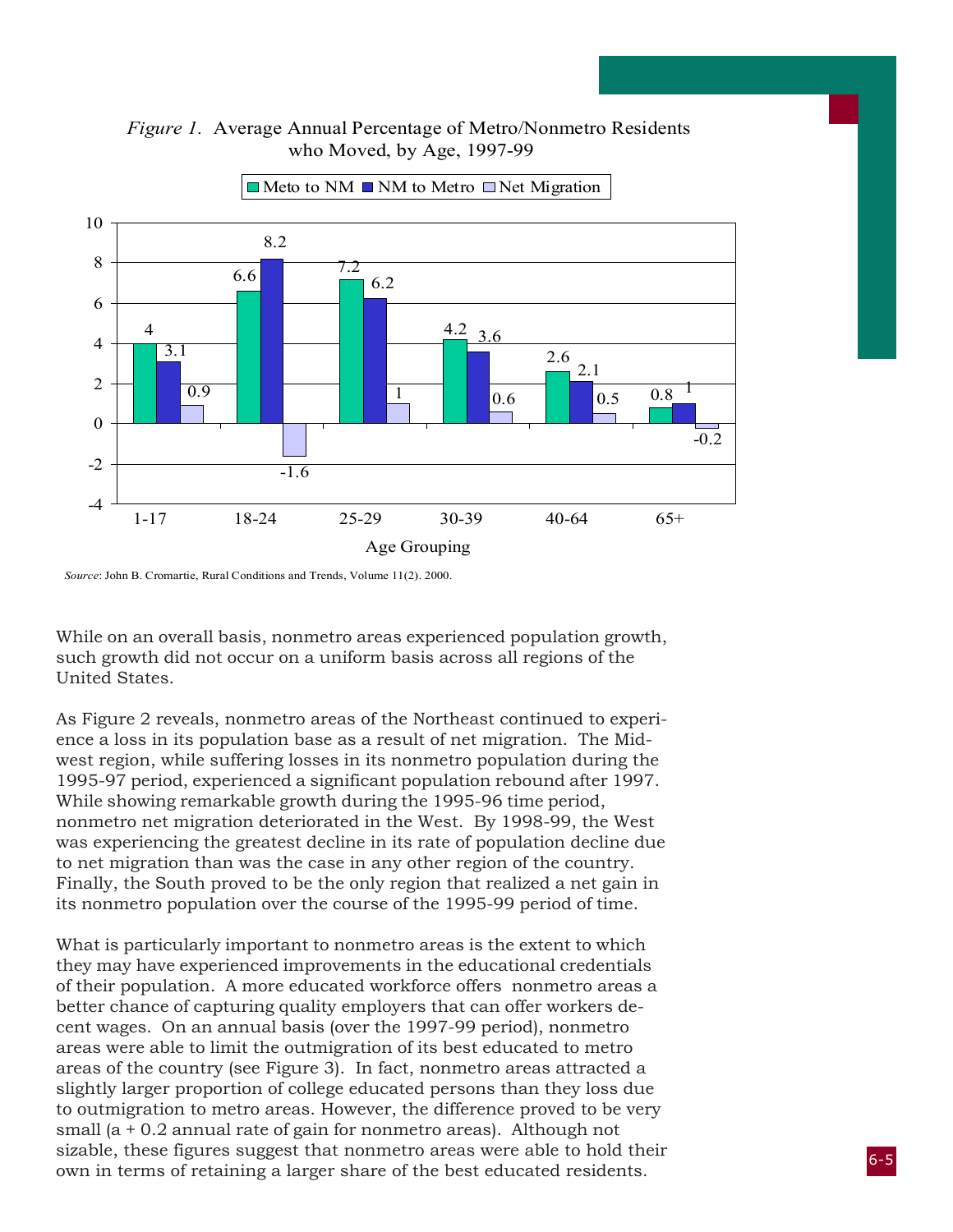

*Figure 2*. Nonmetro net migration by region, 1995-99

*Source*: John B. Cromartie, Rural Conditions and Trends, Volume 11(2), 2000

At the same time, net migration of "high school only" or "less than high school" educated persons was considerably higher in nonmetro versus metro areas of the country between 1997-99. This indicates that nonmetro areas were expanding their pool of less educated residents at a faster pace then were metro areas of the U.S. on an annual basis over the 1997-99 time period. Particularly problematic for many nonmetro areas is the fact that many of these individuals may lack the training and skills needed to compete for better paying jobs. As such, they will either end up securing lower-end, poor paying jobs, or they will find themselves unemployed for extended periods of time.

#### **Migration Trends in the South**

The South grew by nearly 15 million people during the 1990s (see *Migration Datasheet*: Census South table on "Population Change for States in the South," 1980-2000). Nearly 68 percent of that growth was concentrated in the states of Florida, Georgia, North Carolina and Texas. Every state in the South, with the exception of the District of Columbia, experienced a population expansion during the decade of the 1990s. Overall, the region grew by 17.3 percent from 1990 to 2000, while the West expanded at a slightly faster pace 19.7 percent. However, the numerical change in the population was substantially higher in the South than in the West (14.8 million people in the South vs. 10.4 million in the West). As for the Northeast and Midwest regions of the country, their percentage growth in population was far less sizable than those of the South or West  $(5.5$  percent and 7.9 percent, respectively).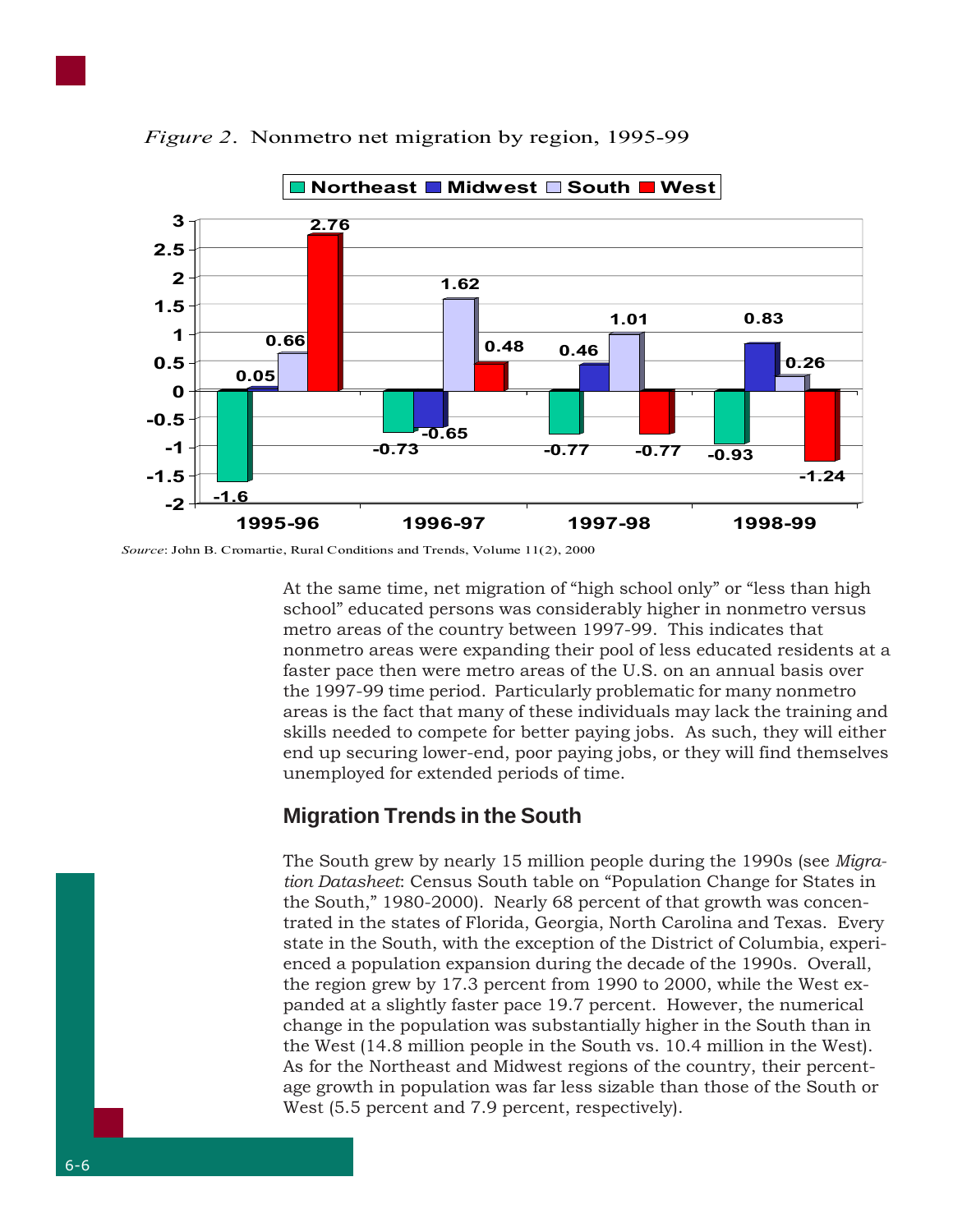

*Figure 3*. Average annual rates to nonmetro areas, by education, 1997-99

Overall, population growth varied widely between the states in the South. For example, Georgia's population grew a healthy 26.4 percent during the 1990s, followed by Florida at 23.5 percent. At the other end of the spectrum, growth was negligible in West Virginia over the 1990-2000 period (0.8 percent) and less than 6 percent in Louisiana (8). One of the most startling statistics emerging from the 2000 Census, however, was the rapid growth that occurred in the region's Hispanic population. While numbering nearly 6.8 million people in 1990, the Hispanic population grew to nearly 11.6 million persons by 2000, an increase of almost 42 percent. The African American population of the South also experienced a sizable expansion over the decade of the 1990s. Approximately 15.8 million African Americans lived in the South in 1990. By 2000, the figure had grown to almost 19 million individuals (about a 20 percent growth over a period of ten years). So, what the decade of the 1990s brought to the South was an expanding population that had become increasingly more diversified with regard to race and ethnic background.

As noted earlier, population changes in every state can be affected by migration patterns. In Figure 4, we show the factors that were associated with the expansion of the South's population over the 1990-99 time period. Over 48 percent of the region's growth over the 1990-99 period was associated with natural increase — the difference in the number of births minus the number of deaths occurring in the South between these two periods of time (1990 and 1999). At the same time, over 51 percent of the South's population expansion was linked to net migration, both internationally and

*Source*: John B. Cromartie, Rural Conditions and Trends, Volume 11(2), 2000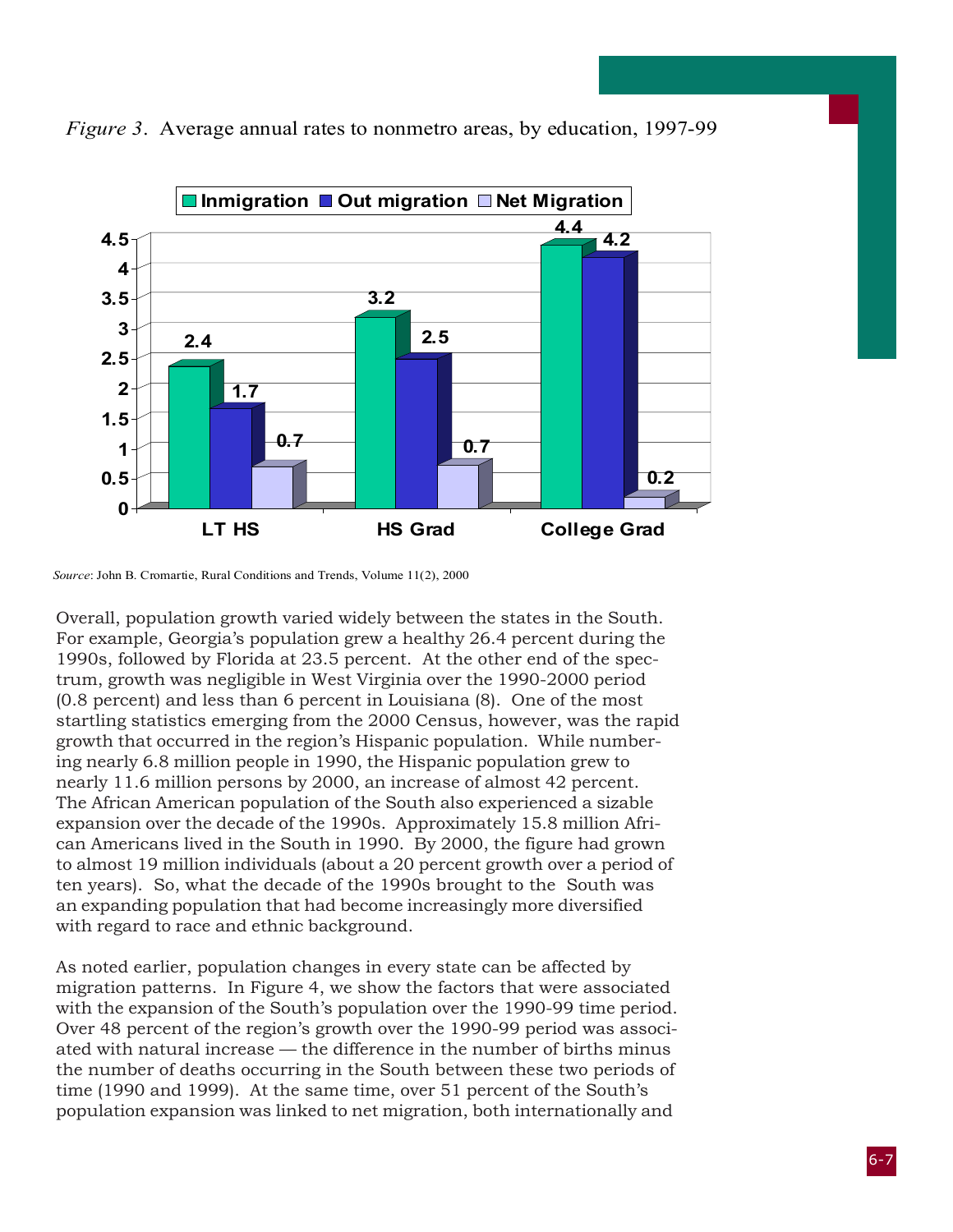domestically. Net international migration represents the difference between migration to the South from an area outside the United States and migration from the South to an area outside the United States. It represented 18.3 percent of the region's growth during the 1990s. Net domestic migration is the difference between domestic in-migration to the South and domestic out-migration from the South over the 1990-99 time period Over one-third of the South's population expansion during the decade of the 1990s was linked to net domestic migration.



*Figure 4.* Components of Population Change in the South, 1990-99

*Source*: Population Estimates Program, Population Division, U.S. Census Bureau

**Human Resource Flows in the Rural South**

During the period of the 1980s, many areas of the South experienced net declines in its human resources, losing some of its best and brightest to other regions of the country. This was especially evident among those 20- 29 years of age and persons with higher levels of education. And in no place was the outflow of young and educated persons more evident than in the nonmetro areas of the South.

Now, just over a decade later, a renewed hope has emerged in the rural South. Recent data reveal that the nonmetro South has improved its track record with regard to retaining or attracting people with good human resource credentials. In fact, a recent study by Nord and Cromartie (7) notes that the nonmetro areas of the region experienced a positive net gain in its prime working age population (26-30 and 31-40 years of age) as a product of migration. As Table 1 reveals, the average net migration to the nonmetro South over the 1995-97 period was positive across all age categories (an annual rate of 1.4). Expansion was particularly pronounced among those under 18 years of age, the 26-30 and 41-64 age categories.

#### reveal that the nonmetro South has improved its track record with regard to retaining or attracting people with good human resource credentials.**"**

**"**Recent data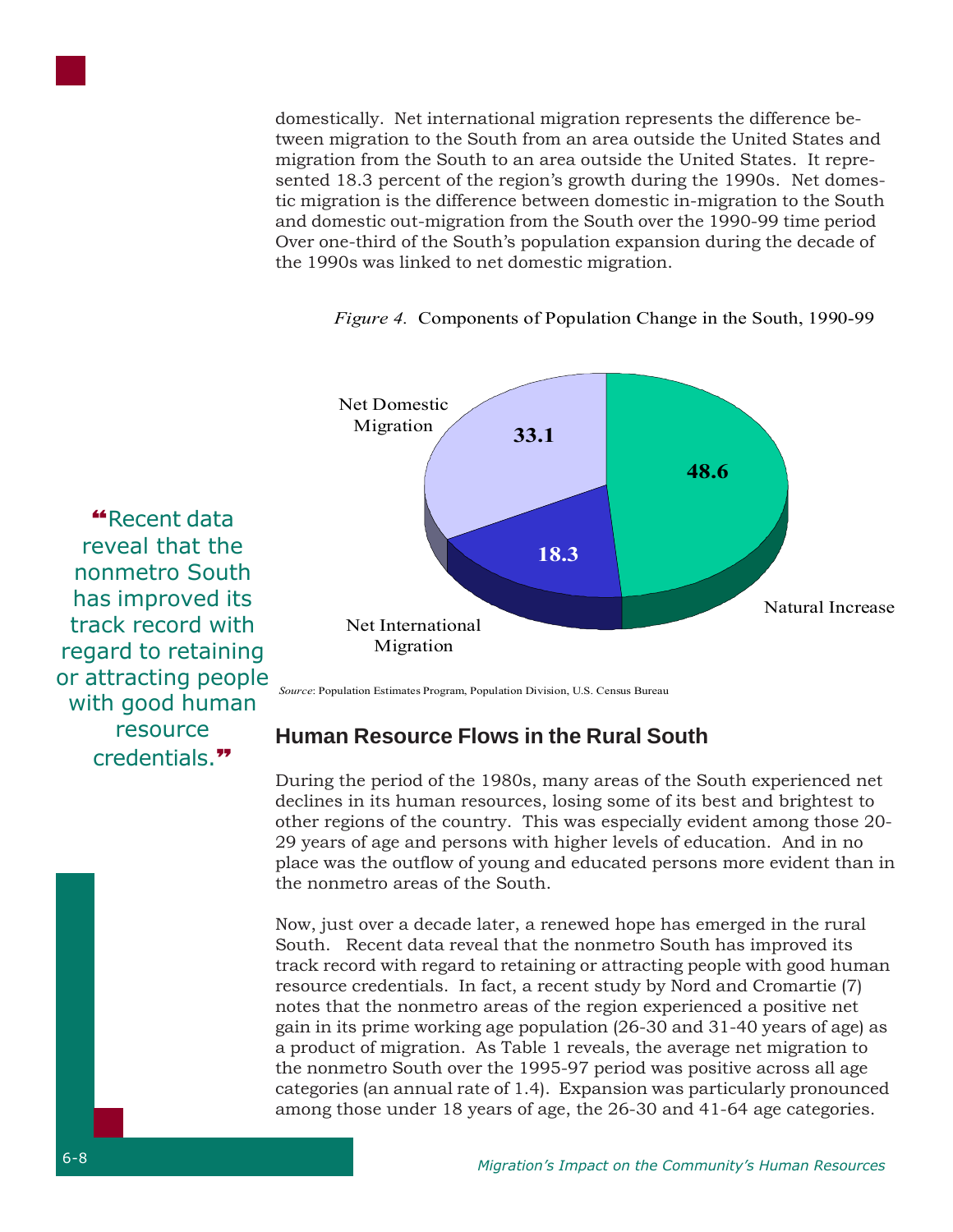Gains were further uncovered in the proportion of the nonmetro residents with some college, or with a bachelor's degree or higher. Over the 1995-97 span of time, the net migration rate into the nonmetro South averaged 0.8 per year (0.7 net domestic migration rate plus 0.1 international migration rate). The figure stood at 0.6 for those with some college education and 1.6 for individuals with a terminal high school degree.

On the other side of the coin, growth did occur in some areas that are not entirely positive for the nonmetro South. For example, the highest net migration rates into nonmetro areas of the South occurred among those with incomes below the poverty line and persons whose incomes placed them just slightly above the official poverty line (7). At the upper tier of the income ladder, nonmetro areas suffered a small net loss in the number of persons with the high income levels (i.e., those with incomes four times above the poverty line).

While the 1990s has brought positive shifts in the human resource base of many rural areas of the South, it is hard to predict what the future will hold. Will its human resources show improvement as was the case over the decade of the 1990s, or will the outflow the area's best and brightest begin anew as was the case in the 1970s and 1980s? What is certain is that without a commitment to attracting or creating good jobs that demand workers with decent educations or skills, and that offer workers attractive salaries/wages, nonmetro areas of the South will be hard pressed to retain and attract people with higher educational levels. The continued acceleration of quality jobs in the metro areas of the region may prove simply too attractive for well-educated rural Southerners.

#### **Consequences of Migration**

For communities with net outmigration, especially brain drain, the prospects for a vibrant economy do not appear bright. Outmigration reduces the base for economic growth. Moreover, a brain drain deprives the community of many of the individuals who have the potential to make the greatest difference for creating growth in the local economy.

David McGranahan, Linda Ghelfi [6] and other human capital researchers urge caution in stating the effect of the brain drain on local economic development. They point out that research does not support the view that education (or human capital development) is the only factor influencing job creation and economic development in a community; they are also influenced by the restructuring of the global and national economy. On the other hand, research shows that education and training have a strong influence on an individual's job opportunities and future income.

**"**The continued acceleration of quality jobs in the metro areas of the region may prove simply too attractive for well-educated rural Southerners.**"**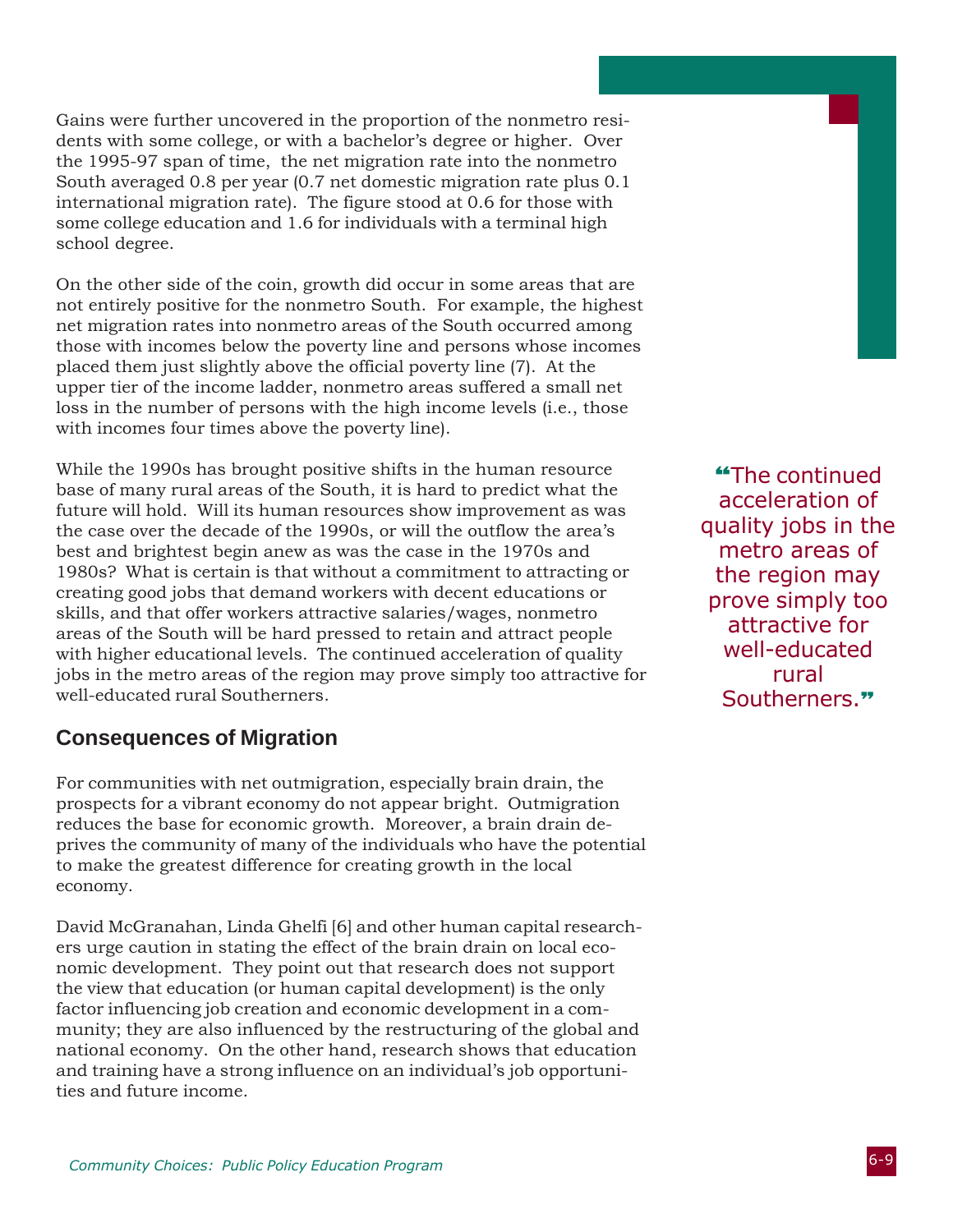| Characteristic            | Domestic<br>immigration rate | Domestic<br>outmigration rate | Net domestic<br>migration rate | International<br>immigration rate |
|---------------------------|------------------------------|-------------------------------|--------------------------------|-----------------------------------|
|                           |                              | In percent                    |                                |                                   |
| Overall                   | 4.2                          | 2.8                           | 1.4                            | 0.1                               |
| Age                       |                              |                               |                                |                                   |
| 1-17 years old            | 5.3                          | 2.7                           | 2.6                            | 0.2                               |
| 18-25                     | 6.6                          | 5.9                           | 0.7                            | 0.3                               |
| $26 - 30$                 | 8.2                          | 5.6                           | 2.6                            | $\overline{0}$ .                  |
| $31 - 40$                 | 4.3                          | 3.9                           | 0.5                            | 0.2                               |
| $41 - 64$                 | 2.6                          | 1.3                           | 1.3                            | 0.1                               |
| $65 +$                    | 1.3                          | 0.9                           | 0.4                            | --                                |
| Education                 |                              |                               |                                |                                   |
| $1q(25 + years$ old)      |                              |                               |                                |                                   |
| Less than H.S.            | 2.4                          | 1.5                           | 0.9                            | 0.1                               |
| HS graduate               | 3.5                          | 2.0                           | 1.5                            | 0.1                               |
| Some college              | 3.7                          | 3.1                           | 0.6                            | $\qquad \qquad -$                 |
| Bachelor's +              | 4.8                          | 4.1                           | 0.7                            | 0.1                               |
| Income                    |                              |                               |                                |                                   |
| Below poverty<br>line     | 5.3                          | 3.8                           | 1.5                            | 0.3                               |
| 1-2 times<br>poverty line | 5.0                          | 2.4                           | 2.6                            | 0.2                               |
| 2-3 times<br>poverty line | 3.7                          | 2.4                           | 1.3                            |                                   |
| 3-4 times<br>poverty line | 3.2                          | 2.1                           | 1.2                            |                                   |
| Above 4 times             | 2.9                          | 3.2                           | $-0.3$                         | 0.1                               |

*Table 1*. Characteristics of migrants to and from the nonmetro South (Annual Average 1995-97)

*Source:* Mark Nord and John Cromartie, Southern Rural Sociology, Volume 16, 2000.

Black 3.0 2.3 0.7 --Hispanic 6.5 2.3 4.2 1.2

 $2.9$   $3.2$   $-0.3$   $0.1$ 

4.3 2.9 1.4 --

poverty line

Race/Ethnicity White, non- Hispanic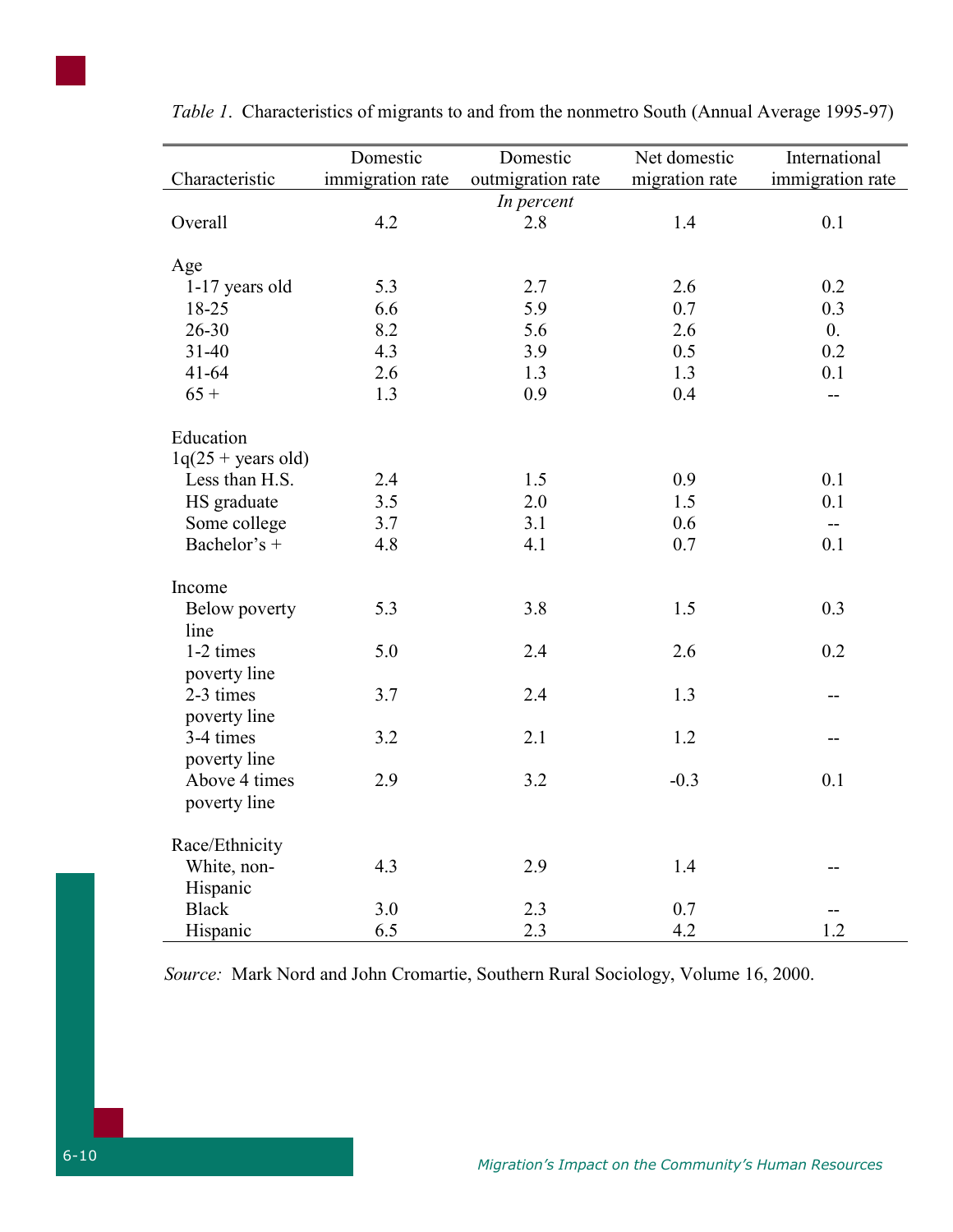The consequences of net inmigration of primarily retirement-age persons can be mixed. On the one hand, the presence of older migrants can increase demand for goods and services, which can create jobs and bring income into these communities. In many respects, retirees can add much to the local economy [7]. At the same time, immigrating retirees can have different values than long-term residents, thereby increasing conflict in addressing community issues such as funding for public education [10].

Older immigrants may offset human resource losses from outmigration of young adults in some ways. Many older immigrants bring a wealth of skills and experience to their communities. Moreover, many older persons become very involved in their communities through volunteering or part-time employment. But a smaller proportion of older immigrants are employed full-time than younger immigrants. If older immigrants are employed, the length of time that they participate in the labor force is limited. Long-term economic growth might be more modest than when highly educated or skilled young adults participate in the labor force for many years.

#### **Reasons Why People Move**

Research indicates that people move for a variety of reasons. The two dominant factors are quality of life and economics, but the reasons change during different stages of the life cycle. Much of the rural brain drain is attributed to the lack of job opportunities for well-educated people in nonmetro counties, especially in the management, professional, and technical fields [8]. Likewise, opportunities for advancement usually involve changing jobs from one company to another, which requires a residential change in nonmetro areas more frequently than it does in metro areas [8].

Although single young adults have few constraints to keep them from pursuing job opportunities in urban areas, others face serious obstacles. Middle-aged persons with families, as well as home or business owners, are somewhat constrained in moving. Cutting one's roots, selling a home, or liquidating a business can make the moving process more costly. Once people have settled, the economic or quality of life benefits of a move must be significantly higher than the costs for a move to occur.

Among older persons, non-economic considerations play a larger role in migration decisions. Many of these people are financially secure, so factors such as climate, family, recreation, environment, small town/big city preferences, and so on, play a larger role. It should be no surprise, then, that many Southern states have attracted so many older persons who are in search of warm climate and sunny beaches.

#### **Assessing Local Migration Patterns**

Unfortunately, there is no easy way to find out what the migration trends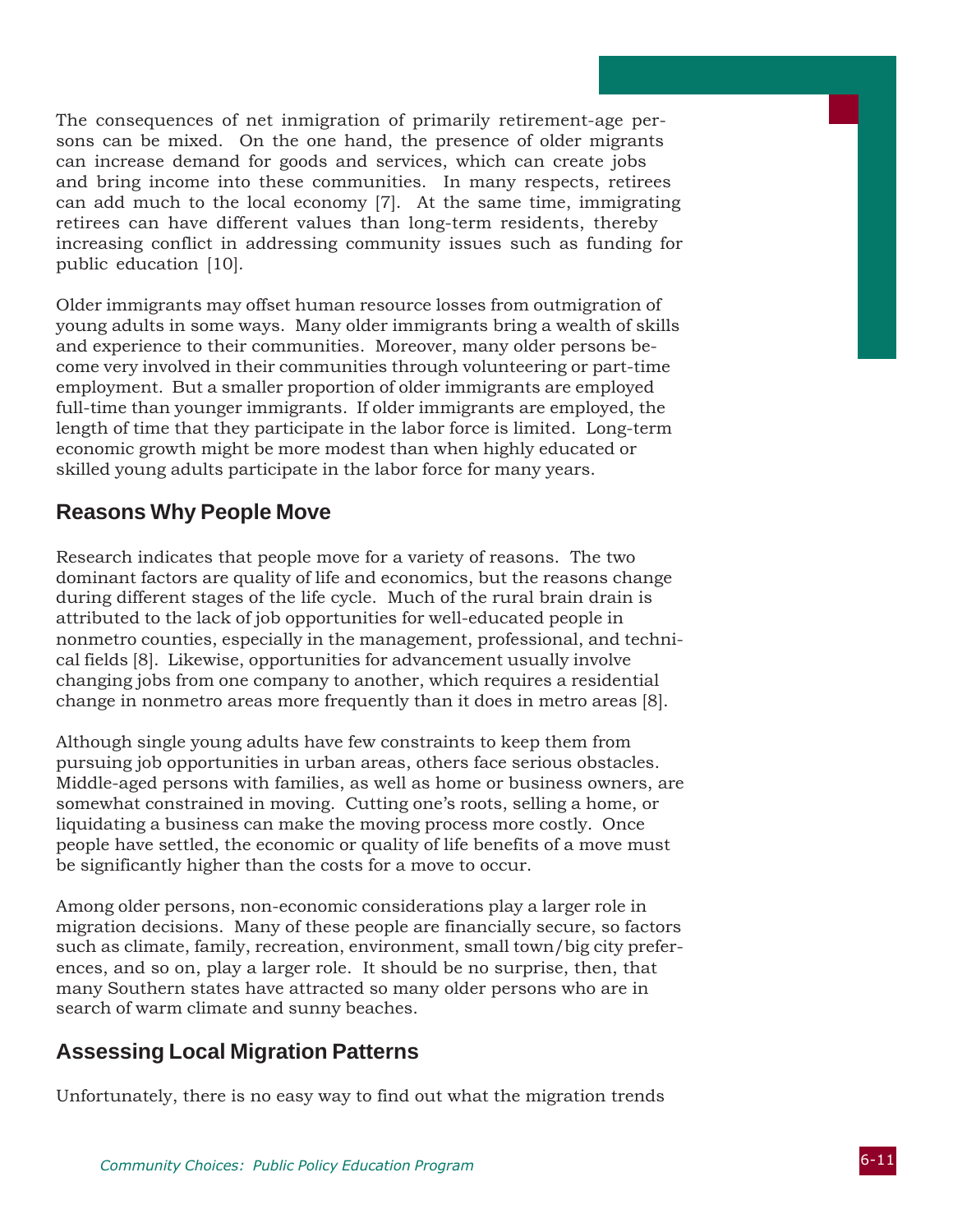

are for individual communities. Data from the U.S. Bureau of the Census provides some insight about migration trends. Community or county-level data can be obtained from the Census of Population. And while data from the Current Population Survey's Demographic Profile are useful for national and regional studies, this information is too sparse for use at the substate level. Where does this leave  $11s<sup>2</sup>$ 

Assessing your community's migration trends becomes somewhat like solving a murder mystery. You will need to proceed in two ways: 1) sift through available published data; and 2) integrate information and observations that knowledgeable, local people have about people who are coming and going.

One place to start is by reviewing population data that are available through your state's data center or public universities. You can easily get information about current population, population change, net migration, and so on. If you find that your city or county population is declining and your community has net outmigration, you have pretty good evidence not only that your human resource base is shrinking, but that you probably are losing many of your best and brightest young people. If you find that your community is growing as a result of net immigration (a common occurrence in certain states including Florida and Georgia), then you probably will want to find out if the attributes of newcomers compensate for those lost from people who leave.

Once you have reviewed the available data, you can fill in some of the remaining blanks by talking with people who are knowledgeable about people who move in or out of town. High school guidance counselors, principals and school board members should know the approximate number of students who leave to go to college or vocational school. You can ask questions like, "How many academic honor students are going to college?" and "Do they come back after college?"

You can also contact some of the larger businesses in your community to find out whom they have been hiring over the last few years. Questions you could ask might include, "What skills or educational background do you look for in new hires?" or "Do you recruit most of your new employees from out-of-town?" The answers provided by school officials and employers can help you assess whether your community has brain drain.

You might also talk with real estate agents to find out about the types of people who are moving into the community. Real estate and rental agents are among the first to come into contact with people who are planning to move or who are in the process of moving to your community. Because they deal face-to-face with newcomers, real estate or rental agents should be able to describe their clientele in some detail young or old, or wealthy or of modest income. They may even be able to

**"**Older inmigrants may offset human resource losses from outmigration of young adults in some ways.**"**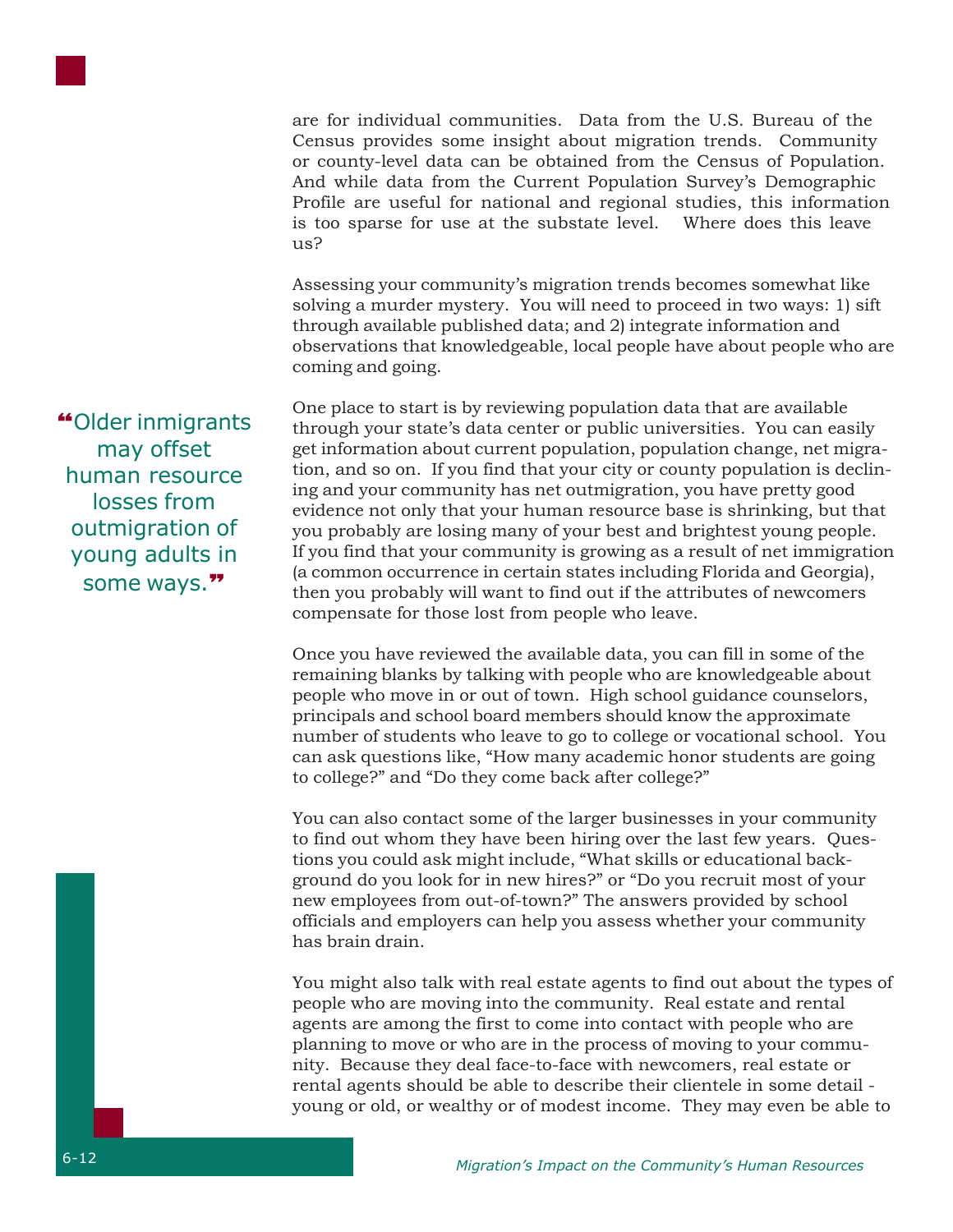make an assessment of the educational level and occupational status of the newcomers with whom they deal. Real estate agents also can help describe what types of people are moving out of the community. The information provided by real estate agents can help you assess whether your community has a brain gain and whether it is adding younger inmigrants.

#### **Policy Options**

Given that migration, especially by young adults, can have substantial impact on a community's human resource base, several questions arise, such as "What can we do to keep people here?" "What can we do to attract new people to replace those who have left?" "Should we do anything to try to influence people moving in or out?"

These questions suggest that there is a range of policy options, which might include (but are not limited to) the following:

- Do nothing. An advantage is that no time or effort is expended. A disadvantage is that the community may continue to experience undesirable trends or miss opportunities to improve its human resource base.
- Shift the educational curriculum in the schools to better match the skills needed by the local labor market [6]. This policy would provide the local economy with a larger labor pool to use for expansion and make students more competitive in the local labor market. However, no one should expect that such a strategy will meet the needs of or benefit all students.
- Develop community programs to either retain "high resource" young adults in the community or to attract them back after they complete their education. Efforts to help young adults better appreciate their community and their "roots" may increase retention or return rates among those who are willing to trade income for quality of life considerations. Efforts to attract colleges graduates may have very limited success because of the small number of job opportunities requiring technical skills in nonmetro areas.
- Attract high resource inmigrants, especially those young to middleage, by marketing your community to specific groups of people to "sell" your community as a great place to live. Some communities are already marketing themselves to older persons, so targeting people with specific human resource attributes needed by your community also may succeed. People who work in jobs amenable to telecommuting might be good candidates for this strategy.
- Another way to attract inmigrants might be to offer incentives for professionals in high demand who might not, otherwise, locate in your community. For example, some communities have resorted to

**"**Assessing your community's migration trends thus becomes somewhat like solving a murder mystery.**"**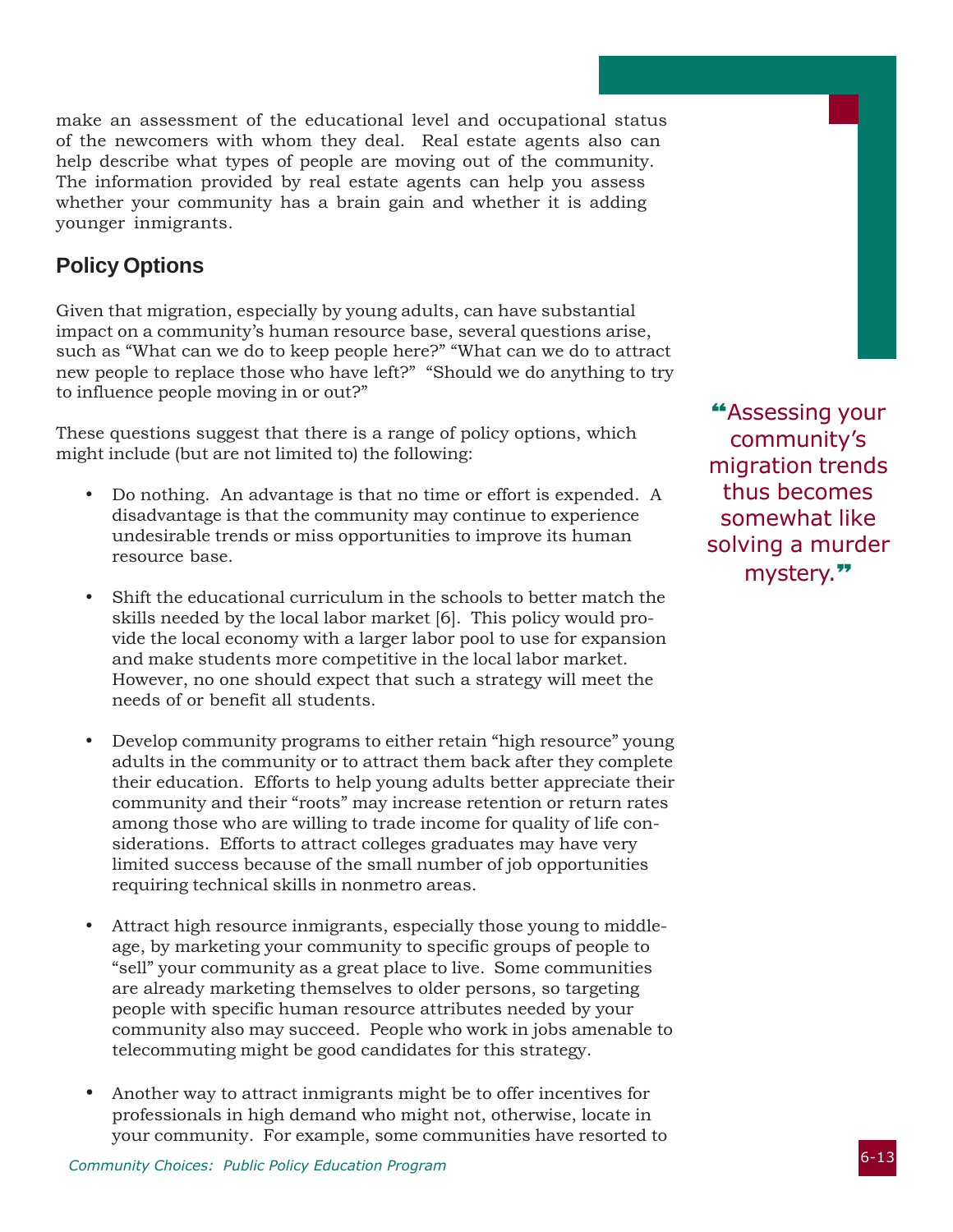paying for medical school for a doctor in exchange for that doctor moving his/her practice to the community.

- Enhance the human capital of those who stay through job training programs, employer training programs, and adult education.
- Lobby for changes in state or federal policies that affect migration. State and federal policies have affected the movement of people over the years in numerous ways. For example, the Homestead Act was used to encourage people to move to many western states. Likewise, new incentives, such as tax deductions for people who move to nonmetro areas, or disincentives, such as higher fees in metro areas, could be offered to encourage the redistribution of human resources.

These are just a few of the many options from which a community can choose. Through a public policy process of identifying alternatives, assessing consequences, and making choices, your community can influence migration trends that impact its human resource base.

#### **Concluding Remarks**

Migration can have a profound impact on the human resource base in your community or county. Unfortunately, few people pay attention to who comes or goes in their community and what it means for their human resource base, let alone try to affect migration's role in changing human resources. This module has sought to provide information that you can use to more fully understand how migration impacts your community. With this knowledge, you can better study and select policy options that are likely to have positive impacts on your community.

e<br>A metropolitan county is defined as a) a county with a central city of 50,000 or more residents, b) one of a pair of counties with 50,000 urban residents between them and a total population of at least 100,000, or c) a smaller county that is economically or socially integrated with an<br>adjacent urban nucleus. All other counties are defined as nonmetropolitan. For used to represent nonmetro areas of the South.

#### **References**

[1] Cromartie, John B. 2000. "Nonmetro Migration Drops in the West and Among College Graduates." Rural Conditions and Trends. Vol. 11 (2): 32-38.

[2] Glasgow, Nina. 1991. "A Place in the Country." American Demographics. Vol. 33 (March)24-31.

[3] Lichter, Daniel T., Diane K. McLaughlin and Gretchen T. Cornwell. 1995. "Migration and the Loss of Human Resources in Rural America." Pp. 235-256 in Lionel J. Beaulieu and David Mulkey (eds.), Investing in People: the Human Capital Needs of Rural America. Boulder, CO: Westview Press.

[4] Logino, Charles. F., Jr. 1989. "The Migration of Old Money." American Demographics. Vol. 11 (October): 28.

[5] McGranahan, David A. 1988. "Rural Workers at a Disadvantage in Job Opportunities." Rural Development Perspectives. (June): 7-12.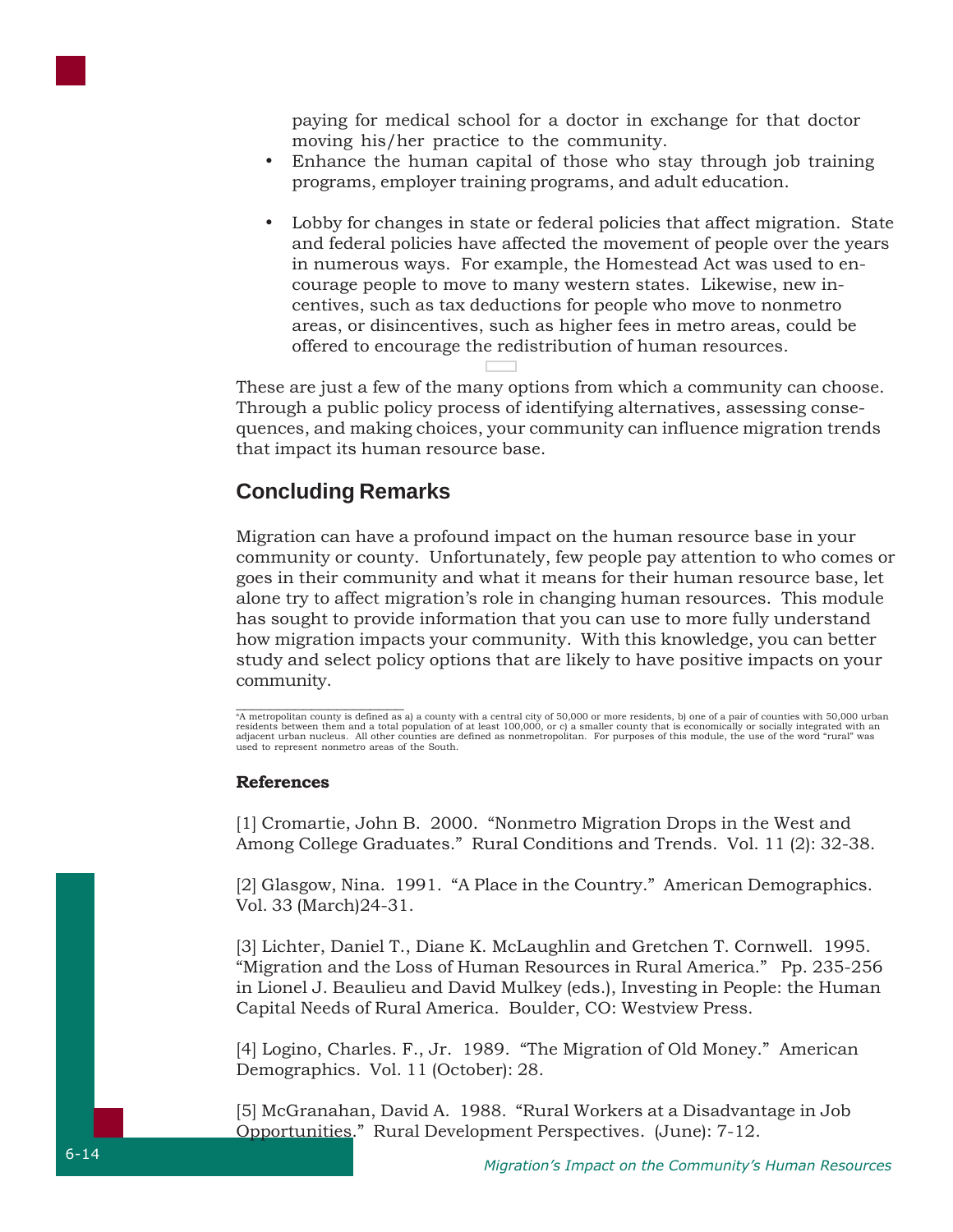[6] McGranahan, David A. and Linda M. Ghelfi. 1991. "The Education Crisis and Rural Stagnation in the 1980's." Pp. 40-92 in Education and Rural Economic Development: Strategies for the 1990's. Agriculture and Rural Economic Division, ERS/USA. ERS Staff Report No. AGES 9153. (September).

[7] Nord, Mark and John Cromartie. 2000. "Migration in the Nonmetropolitan South." Southern Rural Sociology. Vol. 16: 175-205.

[8] Perry, Marc J. and Paul J. Mackun. 2001. "Population Change and Distribution 1990-2000: Census 2000 Brief." U.S. Department of Commerce, U.S. Census Bureau (April).

[9] Reid, J. Norman. 1989. "The Rural Economy and Rural Youth: Challenges for the Future." Research in Rural Education. Vol 6 (2): 17-23.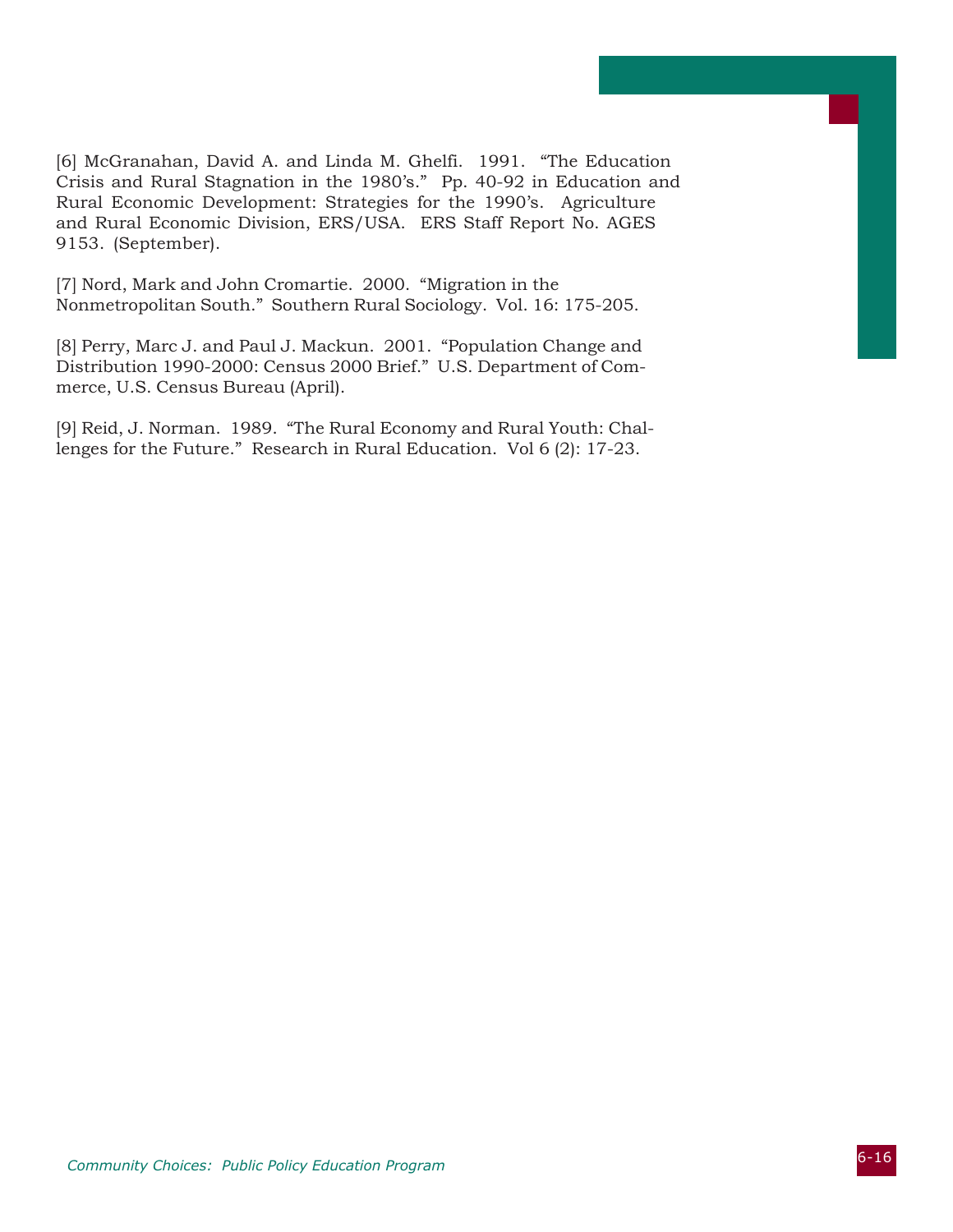## **Module Six Instructor's Guide**

Migration's Impact on the Community's Human Resources

# **Small Group Activities**



*Migration's Impact on the Community's Human Resources*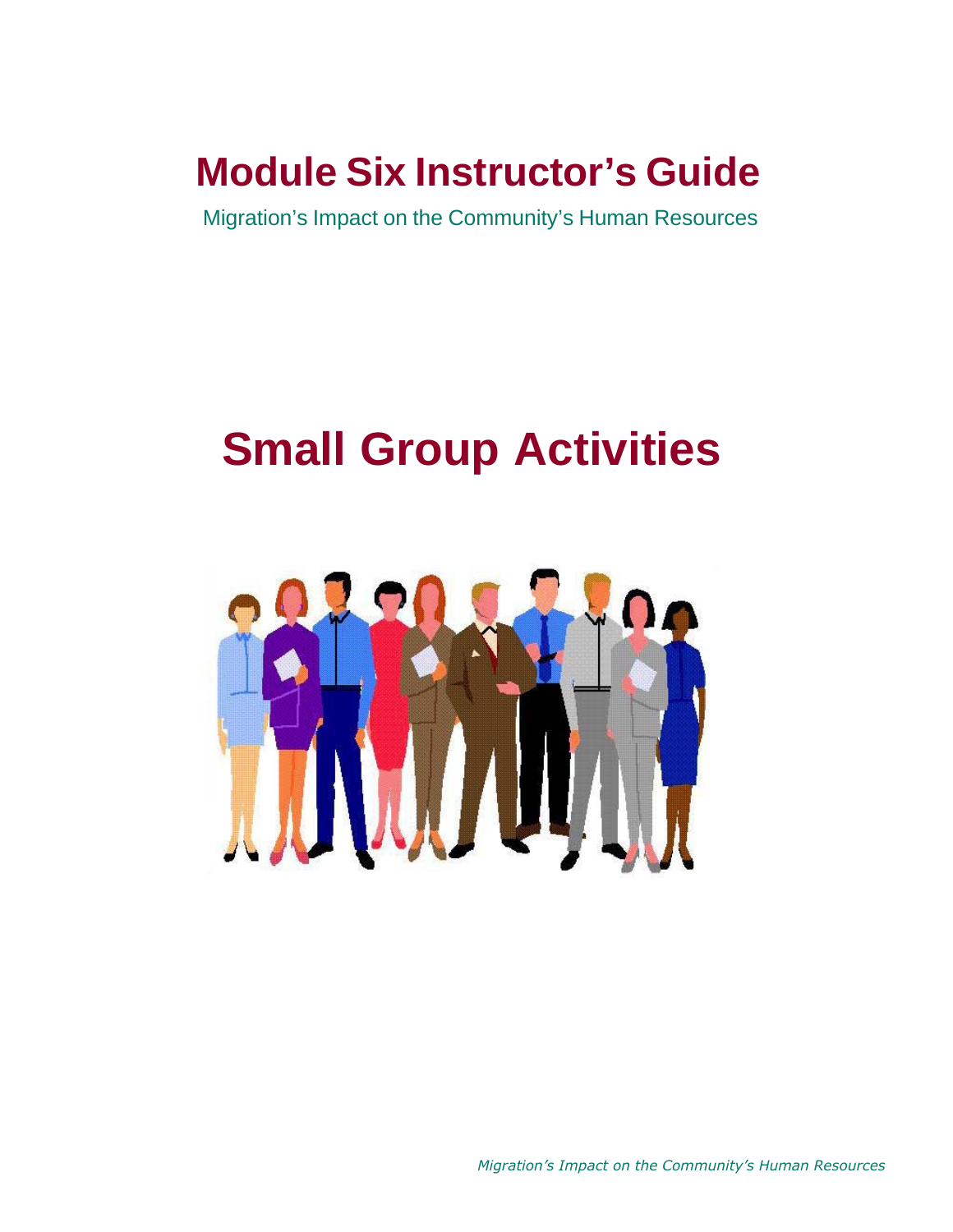

Time: 25 to 30 minutes

#### **Materials Needed**

- Flip chart
- Markers
- Masking tape

#### **Purpose**

 To introduce the idea of migration's connection to local human resources and economic development by exploring the size and quality (characteristics) of flows of people moving in and out and to present a method for describing local migration patterns.

#### **Procedures**

- $\bullet$  Introduce the activity.
- Get a volunteer to record information on the flip chart.
- Conduct Part 1 of the migration discussion patterns for one or more communities using the questions listed below (recommended 2 or 3 communities or counties).
- Record information about a community on the flip chart, then tape each sheet of paper (one per community or county) on the wall.
- Continue discussion (Part 2) by comparing participant's perceptions of human resource gains or losses for the community(ies).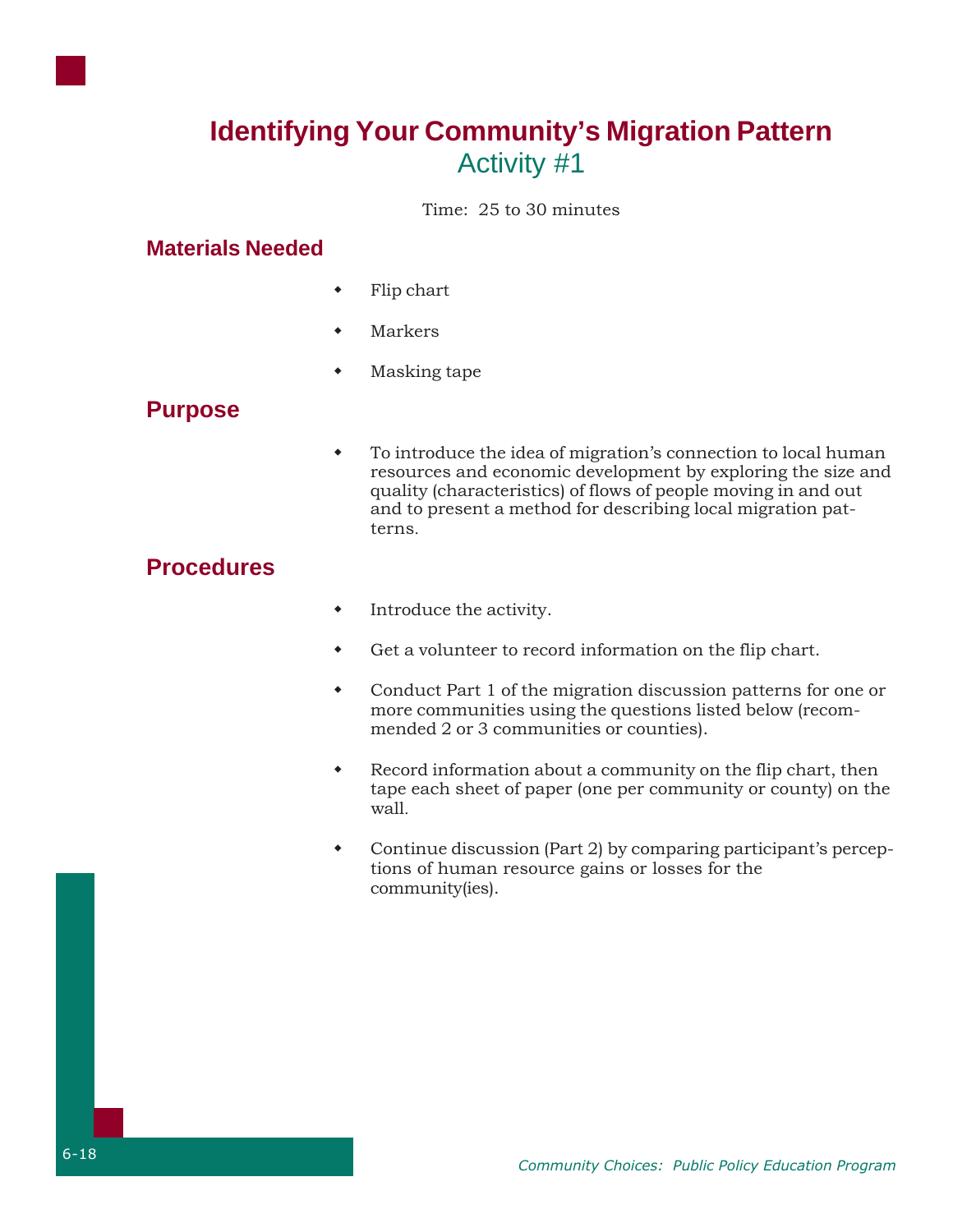#### **Introduction (Sample Script)**

To understand how migration relates to the human resource base in our community, I want you to think about what is happening in you community. Let's take a few minutes to talk about who's moving in and who's moving out and what difference it makes.

#### **Discussion (Part 1)**

- Q. How many people are moving into your community (or county)? Moving out?
- Q. What kind of people are moving in? (Probes: educational level, job skills, type of occupation, age, income or wealth, etc.)
- Q. Do immigrants contribute to the labor force? Why or why not?
- Q. What kind of people are moving out? (Probes: educational level, job skills, type of occupation, age, income or wealth, etc.)
- Q. Do outmigrants drain skills or expertise from the labor force? Why or why not?

#### **Discussion (Part 2)**

Q. How do these communities (counties) compare with regard to what's happening to their human resources?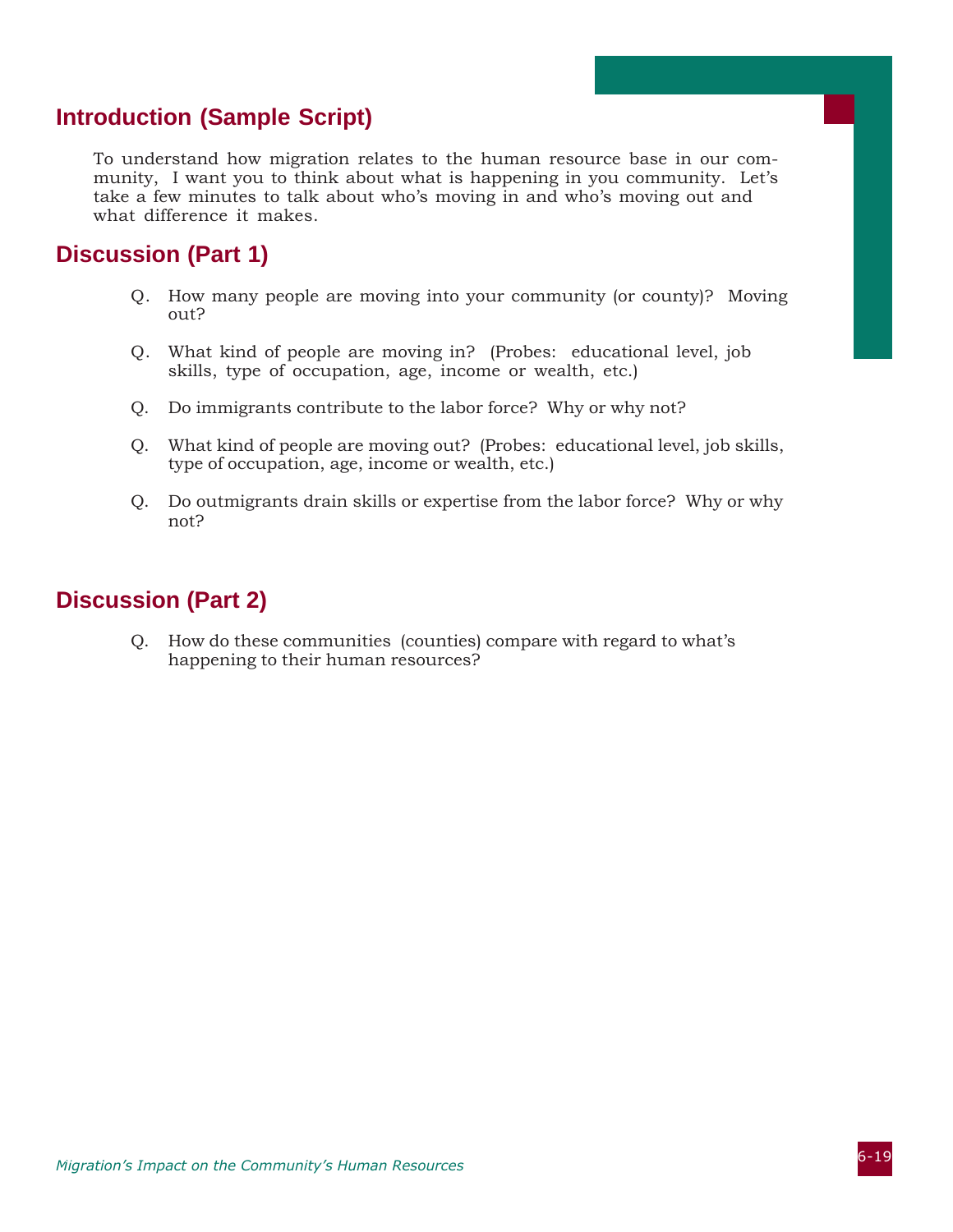

Time: 35 to 40 minutes

#### **Materials Needed**

- Worksheet
- Pencils

#### **Purpose**

 To apply the public policy model to the topic of migration by exploring migration's effect on local human resources in terms of the size and characteristics of people moving in and out, identifying issues of concern that might result from specific migration patterns and identifying policy alternatives and consequences.

#### **Procedures**

- Introduce the activity and distribute copies of the worksheet.
- Divide participants into groups of 5-7 people.
- Distribute data that may help groups to assess migration patterns and/ or changes in human resources.
- Convene groups and have each group develop answers to the questions on the worksheet (20-25 minutes).
- After the groups have completed their responses on the worksheet, have a representative from each group present their findings to the reassembled group and answer questions from other participants.

#### **Introduction (Sample Script)**

Please break into groups of 5-7 people. Each group will apply the policy model that we discussed earlier. Remember, this model asks you to identify an issue of concern, in this case one that emerges from examination of the migration trends for a community or country. It also asks you to identify policy alternatives and consequences.

Use the worksheet to guide your thinking and to write down answers to the questions. Each group will need to select a community or county, preferably not one that we discussed in Activity #1. Each group also needs to select a reporter to present the group's findings.